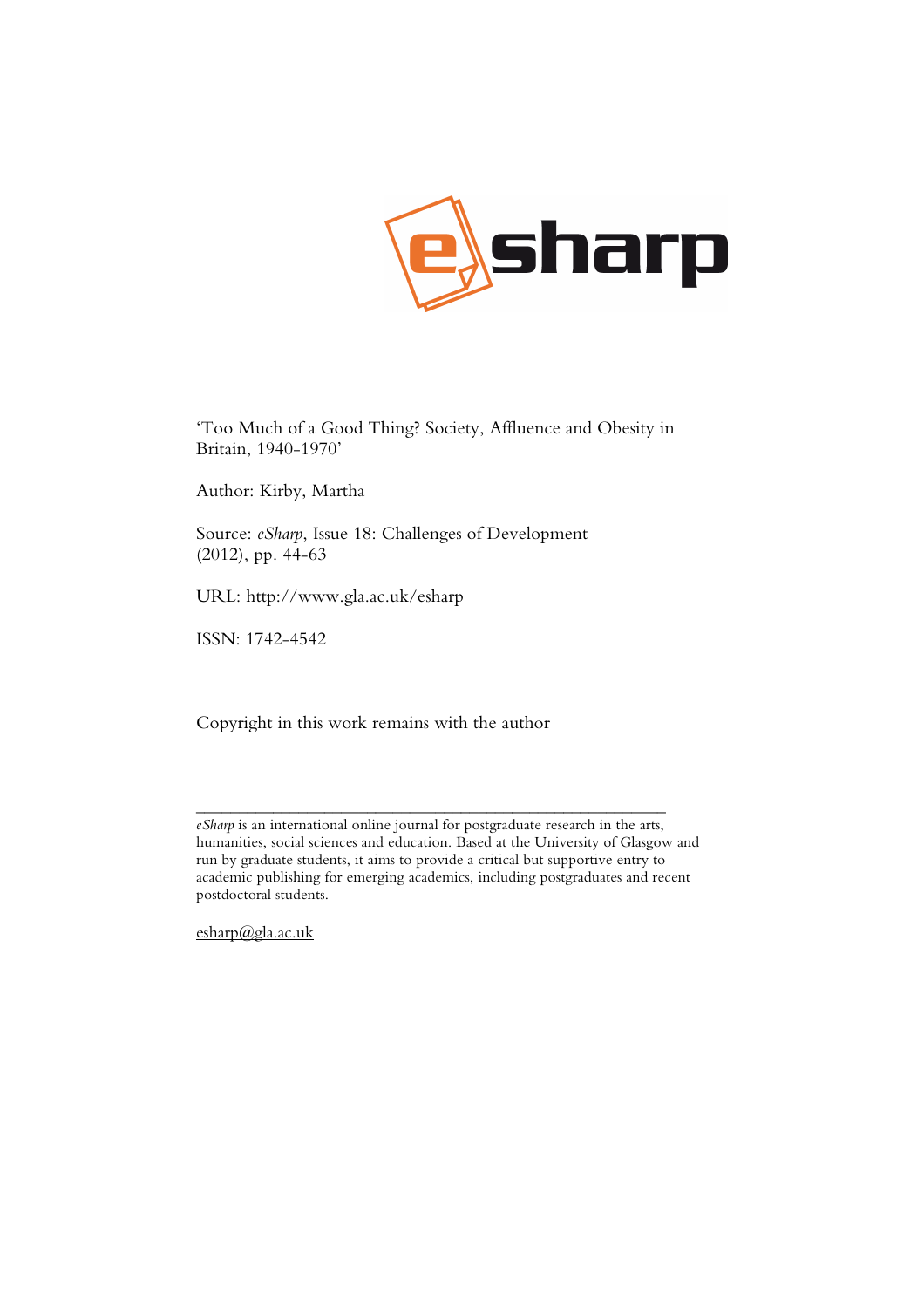# Too Much of a Good Thing? Society, Affluence and Obesity in Britain, 1940-1970

Martha Kirby (University of Glasgow)

A period of absolute economic growth in the 1950s and 1960s gave the British population the freedom to indulge in consumerism as never before, and in 1957, then Prime Minister Harold Macmillan declared to the population that they had 'never had it so good' (Black & Pemberton 2004, p.92). Yet, in the following decades, this new prosperity came to be viewed as something of a poisoned chalice in relation to the health of the population, as affluence was written on the bodies of the British population through a rising tide of obesity. The UK has not been alone in this development: by 1997, a World Health Organisation conference in Geneva marked the ascendancy of obesity by formally recognising it as a global 'epidemic'. That obesity has become a 'global', rather than 'western', problem reflects the current development of obesity in middleincome countries whose increasingly affluent populations are rapidly becoming more obese. As an example, WHO statistics on obesity rates classify 32.8% of Mexico's population as obese in 2008 – 1% higher than the US in the same year (WHO 2008). There are numerous concerns that accompany rising obesity rates, and questions such as how and when a government should intervene in the health of the population are considerations that Britain, as a wealthy western state, has needed to grapple with since the early 1960s. However, before obesity could be perceived as a public health risk, its physiological consequences first needed to be identified and recognised both by governments and the medical profession.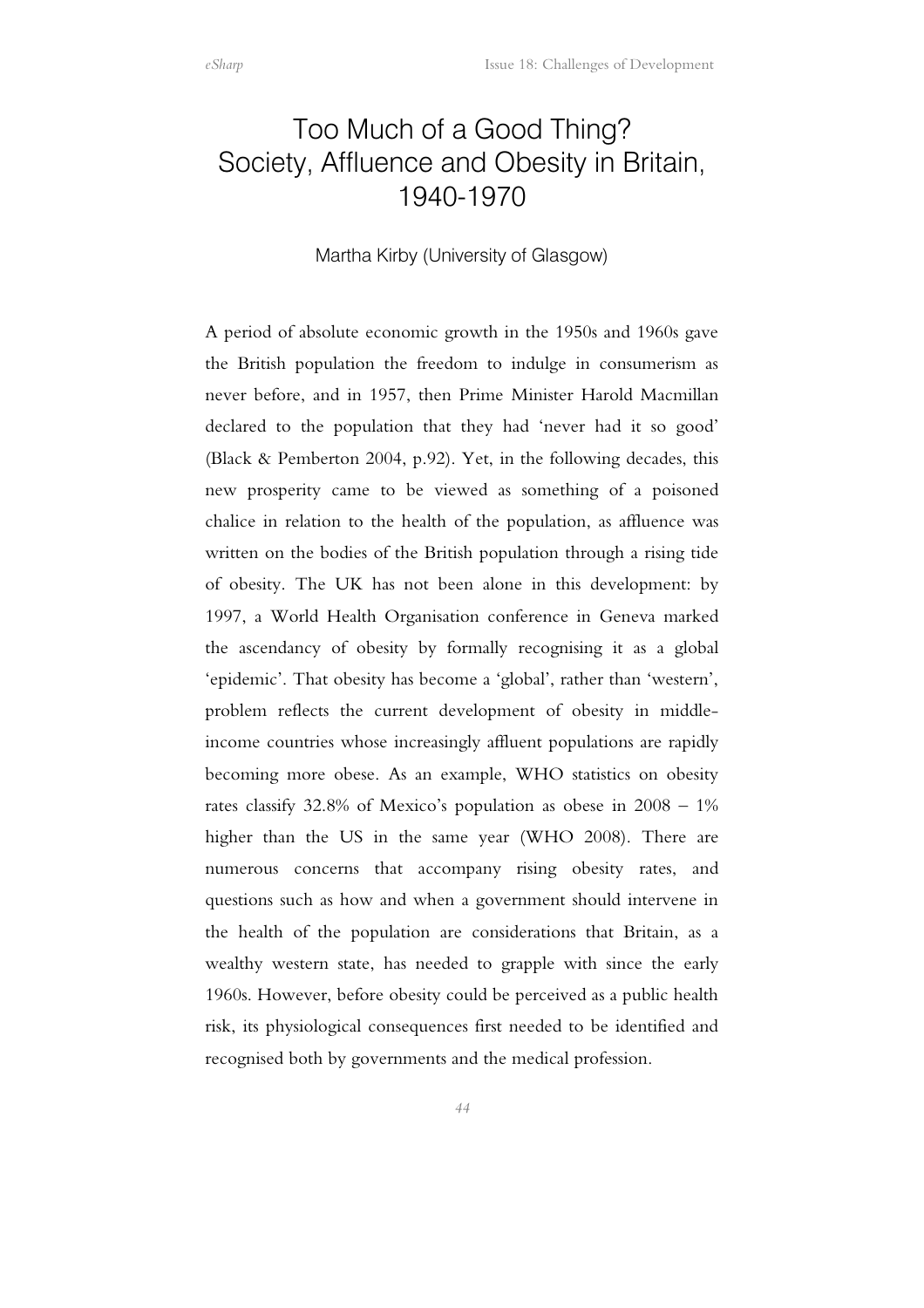In Britain, concerns over the rising weight of the population were simmering in the background since the end of the Second World War and increasingly intensified so that by the 1970s, the end of the period of consideration for this paper, the phenomenon of obesity was already discussed by the Department of Health and Social Security and the Medical Research Council as the greatest threat to public health in Britain (James 1976, p.1). It was also at this time that the UK government began investing heavily in research to explain, and hopefully 'cure' the increasing percentage of the population that were classified as obese. This is particularly striking given that fifteen years prior, rationing was still in place and the food consumption of the entire British public was regulated by the state. Using a historical discourse analysis of primary material, such as news media and state responses to the developments in the weight of the populace, this paper will discuss the ways in which Britain has politically, socially and culturally responded to changes in food availability and the subsequent consequences for the health of the nation between 1940 and 1970. It will argue that throughout these developments, new sets of medical knowledge have led to major reconfigurations of the politics of the obese body – which in part defined the parameters upon which modern WHO concerns over global obesity are based – but that the social cost for those perceived to over-consume has remained a consistent challenge.

The post-war era in Britain is often recognised as a period of intense social change, with gender, race, and even class relationships being drastically reconfigured. However, this is also a period in which the British economy develops from a situation where everyday foods, such as milk, eggs, butter, meat, and sugar were accounted for ounce-by-ounce by the state - to a situation where the population is able and content to over-consume en masse. Given the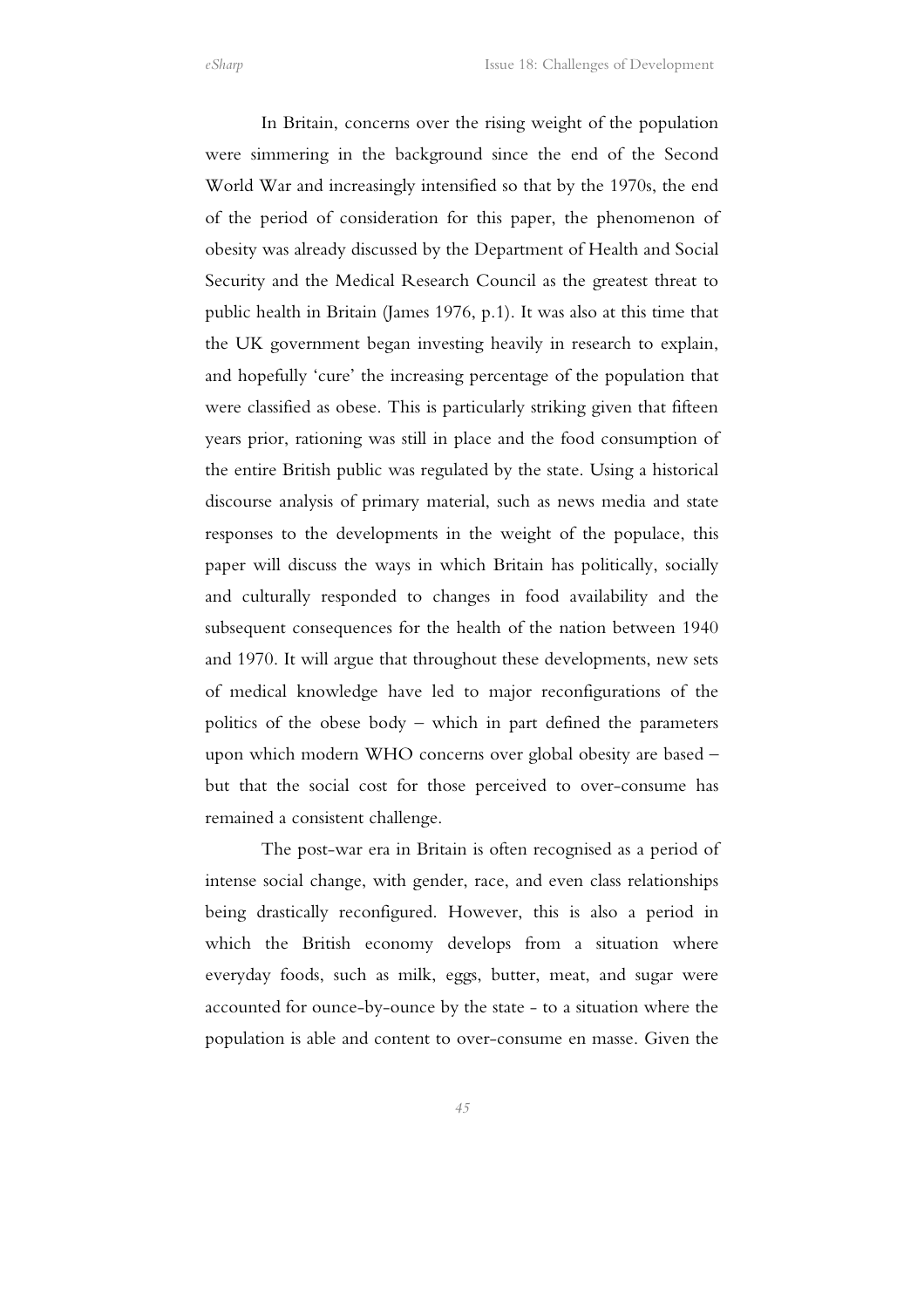fast pace of change experienced at this time, it is helpful to further divide the period 1940-1970 into three phases. The period 1940- 1950 covers the time during which rationing was first introduced and remained at its most austere. From 1950 to the mid-1950s, controls were still in place but becoming increasingly lax. Finally, in the late 1950s through the 1960s, one can trace the development of an increased sensitivity to the health consequences of excessive food consumption, sparked by the discovery of a relationship between obesity and coronary heart disease.

#### British Nutritional Policy in the 1930s and 1940s

The renowned study by John Boyd Orr *Food Health and Income: Adequacy of Diets for Health* (1936) provides a good basis for understanding the nutritional station of the population, pre-affluence. Boyd Orr's study took place during the Great Depression, and highlighted that the majority of households did not get enough food to maintain their 'perfect nutritional state':

The tentative conclusion reached, is that a diet completely adequate for health, according to modern standards, is reached at an income level above that of 50 per cent. of the population. This means that 50 per cent. of the population are living at a level of nutrition so high that, on the average, no improvement can be effected by increased consumption. (Boyd Orr 1936, p.5)

The conclusion reached by Boyd Orr, that half of the population did not have a diet that was sufficiently varied as to achieve their full health potential, caused outrage in media outlets such as *The Times*, where it was suggested that the high price of fruits, vegetables and animal protein made foods with the highest nutritional content the most inaccessible to the majority of people.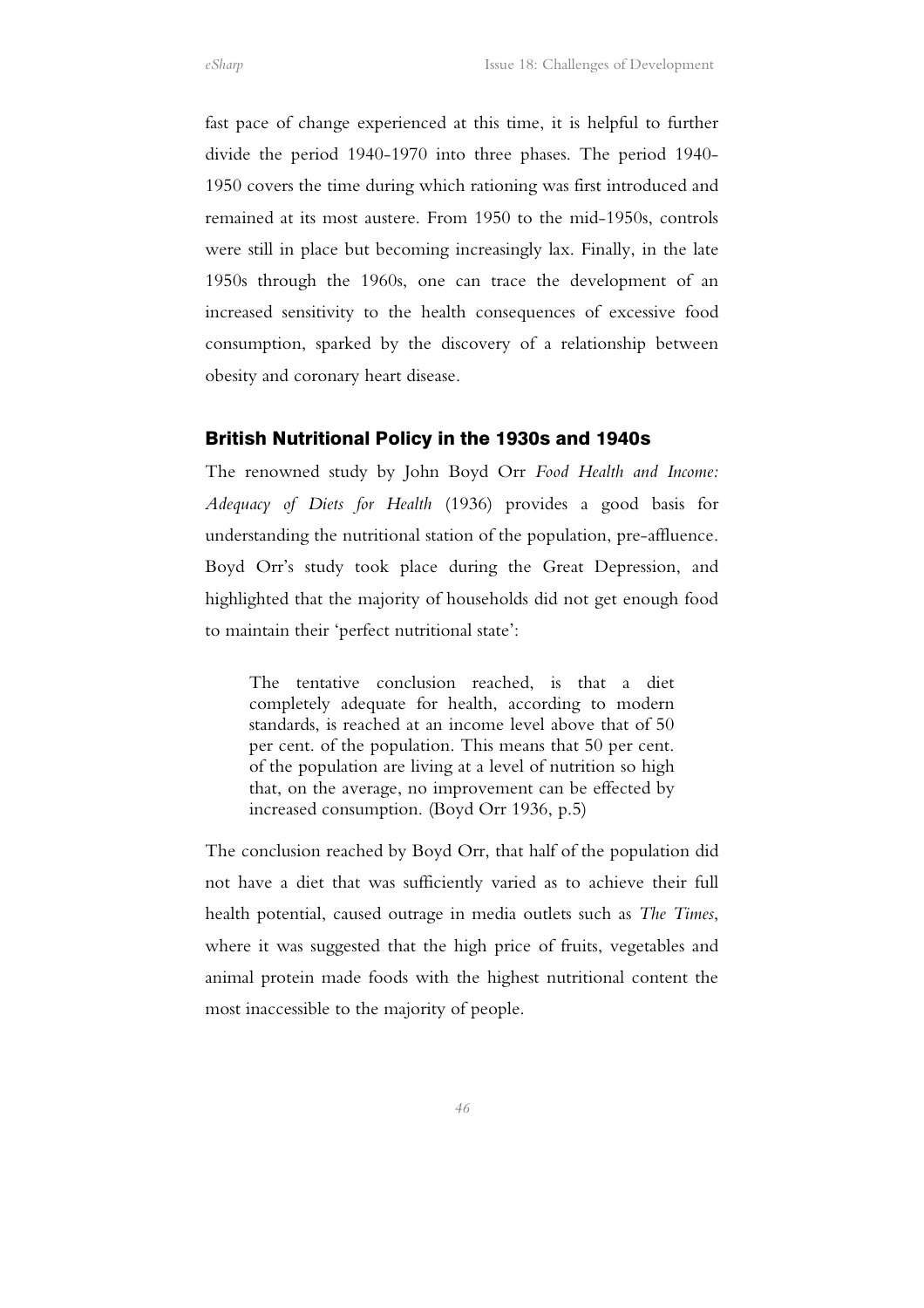This outrage over the health of the nation was transformed into a particular point of anxiety for the government as they recognised its importance in the war effort, as a 1941 report for the Ministry of Health (MOH) stated:

Good health will not itself win the war but a nation in bad health would certainly be well on the way to losing it. (*Summary Report for Ministry of Health* 1942, p.3)

Maintaining and improving the health of the nation was of great concern to the wartime government. However, this aim was complicated by the necessity of rationing, the need for which became quickly apparent at the start of the war, as pressure was quickly put on food supplies at the start of the war - which led to the introduction of rationing in January 1940.

The calculations, used by the ministries of health and food, to plan the wartime rationing allowances provide an instructive insight into the understanding of nutritional science and conceptions of 'health' at that time. The focus of those devising the allowances tended to be on the number of calories available, which was calculated at an average of 2,900 a day per adult - although this was adjusted depending on the work performed by the individual (*The Times* 1947a, p.8). While the MOH tended to focus on the provision of sufficient calories, they also discussed the importance of the source of calories being 'balanced' between protein, fat and carbohydrates. There was also awareness that minerals (such as calcium) and vitamins (mainly vitamin C) were beneficial to one's diet. Milk, in particular, was viewed by the MOH as forming the basis of a healthy diet under the strictures of rationing, as evidenced by the introduction of the National Milk Scheme in 1940. However, despite this awareness, the focus tended to remain on ensuring the provision of sufficient calories rather than ensuring that energy is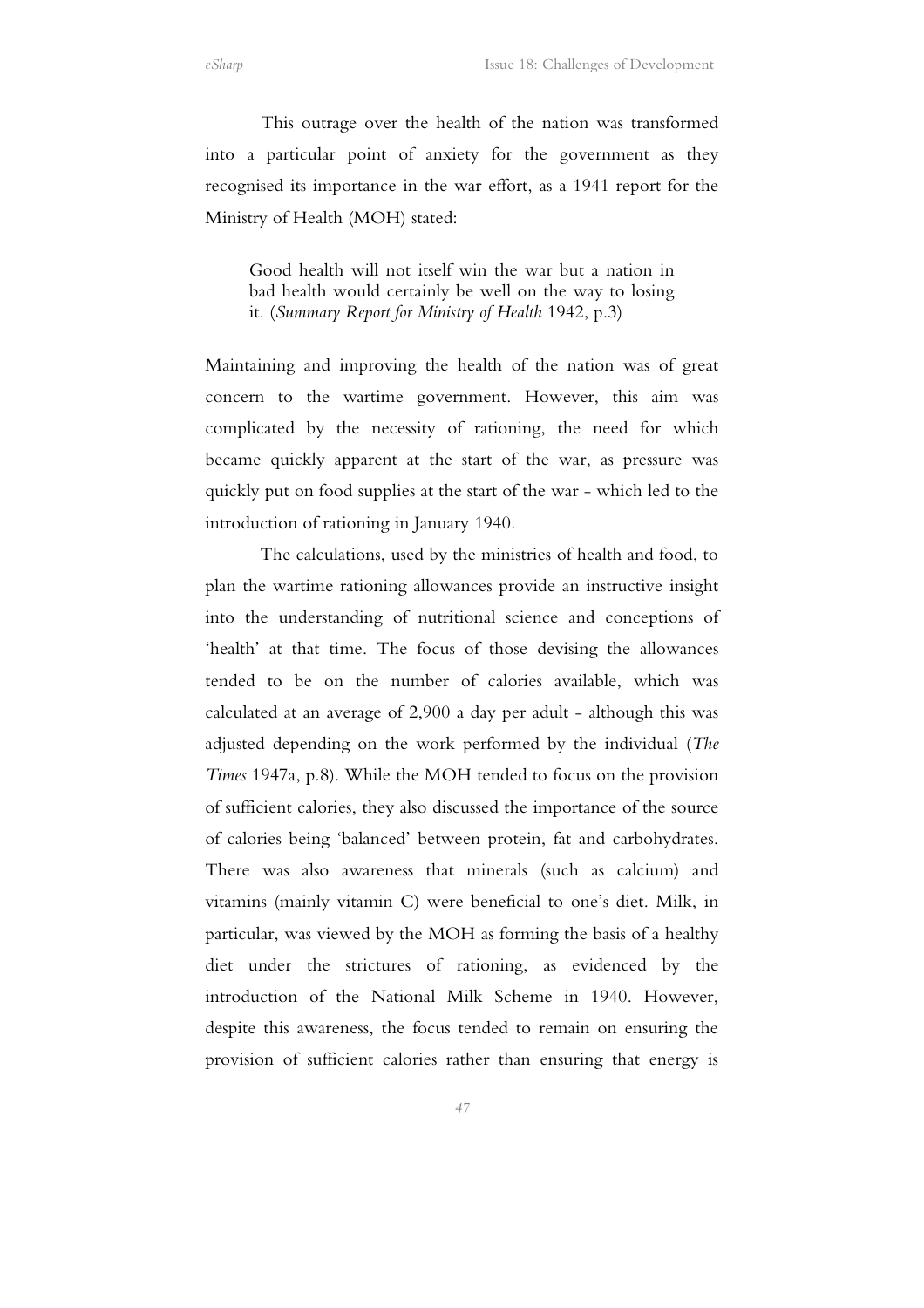derived from a balance of foodstuffs. This is illustrated by a report on the food consumption levels in the UK from 1949:

The rise in consumption of butter, margarine, lard and sugar, has made good the loss of calories resulting from a reduced meat [and soft fruit] consumption. (*Food Consumption Levels in the United Kingdom* 1949*,* p.2)

While it is not surprising that the pressure to provide minimum energy requirements were met by the foods available on rationing, it is still important to note that the perceived value of a 'balanced' diet was superseded by the demands of energy and in this context, fat was as valid a nutritional energy source as meat and soft fruits. As such, political developments in Europe at this time had led to the continuation of concerns over the provision of food, as even the most basic provisions were under considerable strain.

 The approach toward nutritional science outlined here – wherein the provision of sufficient energy (regardless of food source) and increasing weight of the populace is viewed as a sign of health rather than illness – is also consistent with pre-war understandings of health and nutrition. Prior to the war, the heights and weights of schoolchildren were viewed to indicate the overall health of a nation struggling to feed itself during the 1930s (Webster 1985, p.224). Official statistics had therefore long taken the view that higher body weights amongst the population indicated improved public health. Likewise, it was the increase of schoolchildren's weights during the war that led to the assertions by the MOH that the health of the nation had improved (*The Times* 1947a, p.8). This sets the scene at the beginning of the period 1940-1970 where the cultural associations of fat were those of a highly nutritious and beneficially integral aspect of one's diet, and where an increase in the average weight of the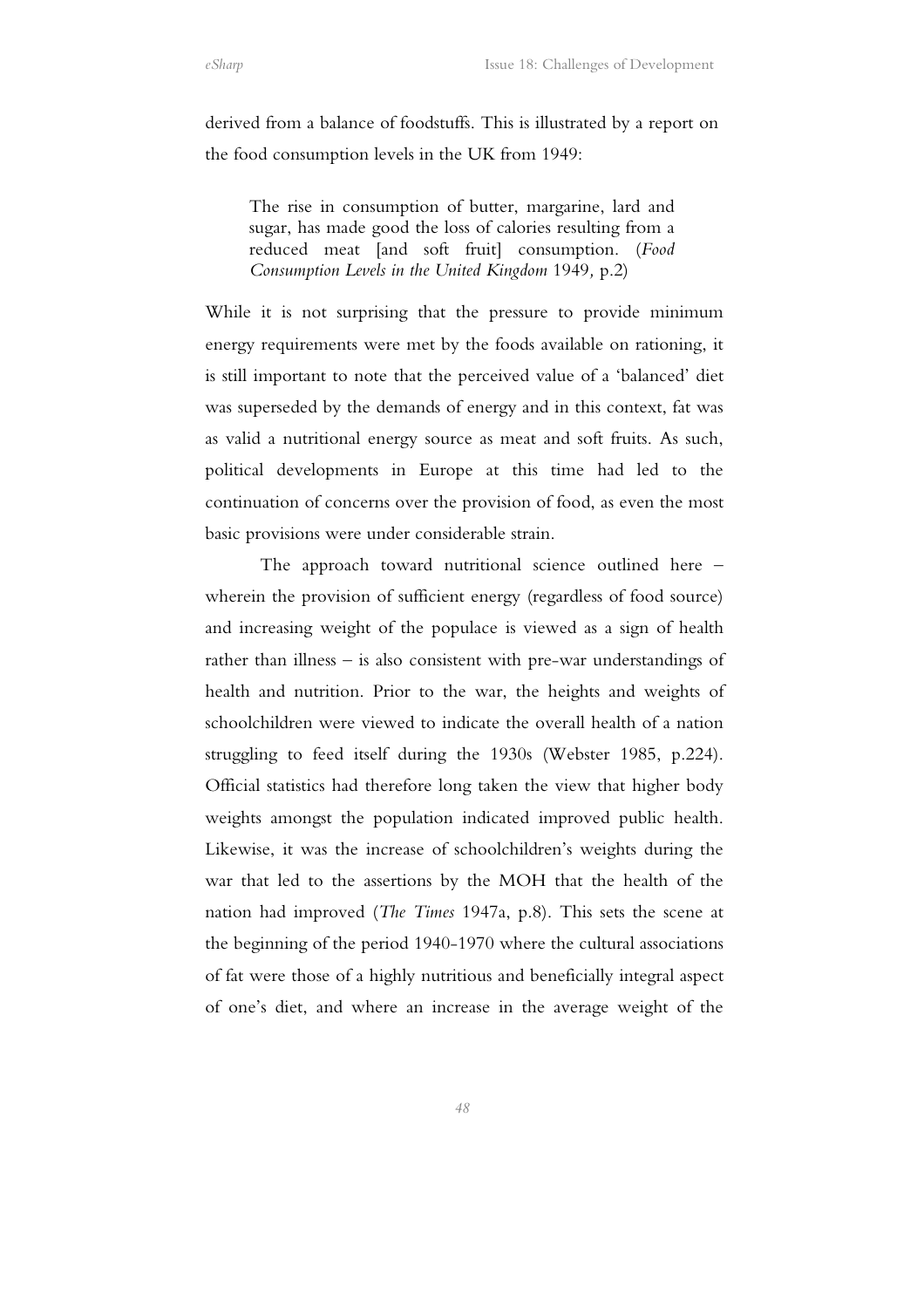population was heralded a positive development in the health of the nation.

## 'Excessive Consumption' and Rationing

Given the significantly different dietary understandings expounded during the war, the question that naturally arises is: how was, in this very different social context, obesity (a symbol of affluence and inequality) perceived? This is particularly pertinent given the context of rationing during the war, where food could be a highly emotional issue. According to Ina Zweiniger-Bargielowska, rationing had the potential to be socially cohesive, because everybody – from the royal family to unskilled farm labourers – was allotted rations based not on who they were, but on their requirements. Therefore, at this time, food could serve as symbolic statement of equality within British society (Zweiniger-Bargielowska 2000, p.61). Although this argument is, as Zweiniger-Bargielowska notes herself, somewhat problematic; food could also serve a divisive role too, and this can be seen through an analysis of newspapers of the period. In the *Scottish Sunday Express*, for example, it was common to see stories that contrasted the British and German food situations. As the Allies began to invade Germany in April 1945 one can find many similar stories being printed, such as: '"I haven't seen a hungry German:" Plenty of eggs, milk and meat in Germany'(*Scottish Sunday Express* 1945a) and; 'Champagne orgy at Nazi headquarters' (*Scottish Sunday Express* 1945b).

 These headlines suggested that Germans had been able to eat normally and maintain the lifestyles they enjoyed before the war, while the British population experienced intense hardship. As claims that the German population were faring better have subsequently been proven to be untrue, it seems that the intention of such articles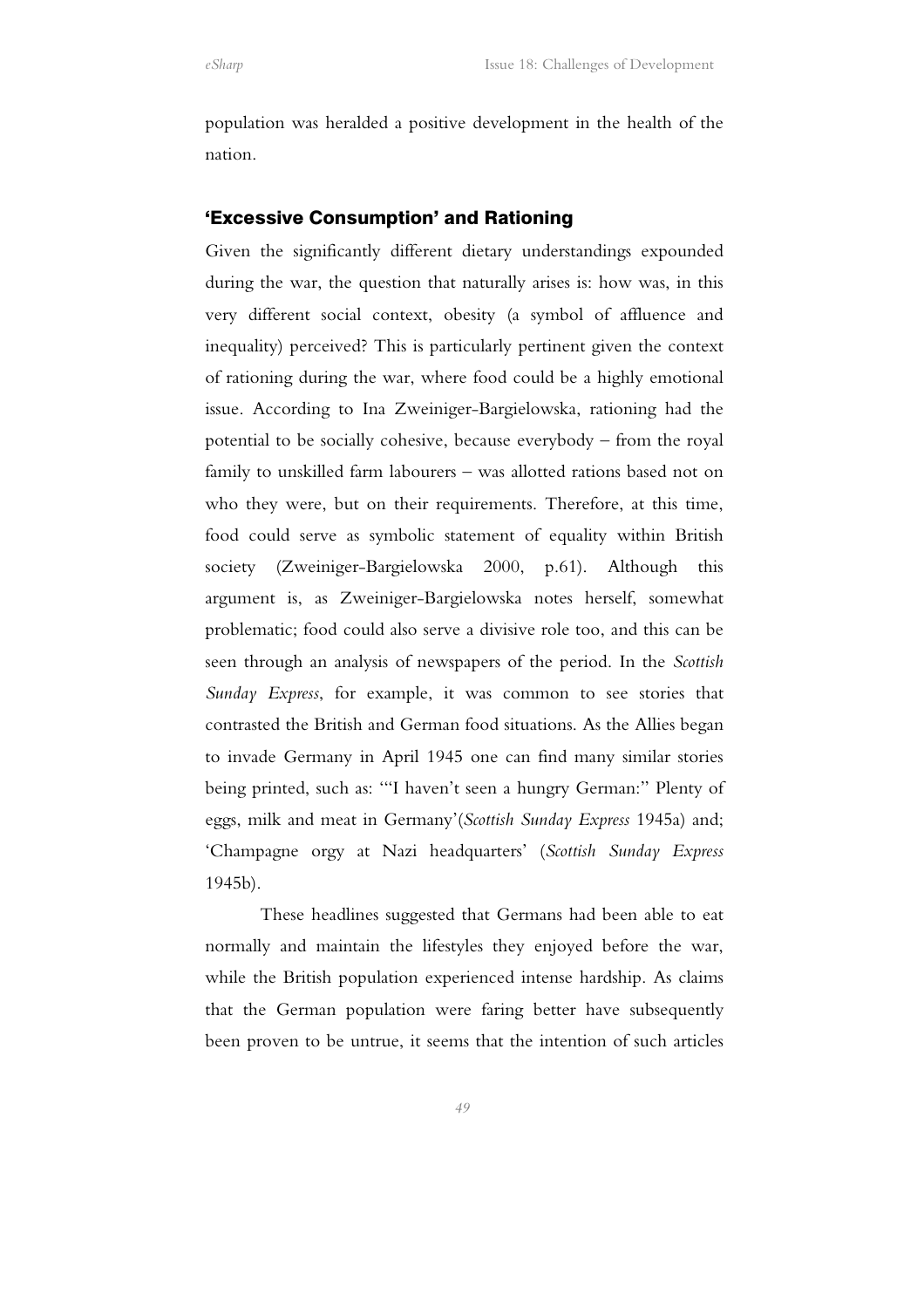were to form part of the wartime propaganda. Articles such as these could have acted to alienate against a sense of shared experience between the German and British population. Food, therefore, may have had the power to unite a nation, but clearly it could also be used to emphasise difference, in this instance furthering the designation of another population as distinctly 'other'. It is also a reminder that through creating a sense of shared experience, it also becomes easier to stigmatise those who are understood to deviate from this 'norm'.

 That the matter of the over-consumption of food by the 'enemy' was a favourite propaganda tool of the state during wartime is an indication of the difficult status that the obese person held. A 1947 *The Times* article, for instance, discussed the suggestion that - for persons working in the control and distribution of food - to become obese should be grounds for criminal investigation. This represents an escalation of the situation mentioned earlier, whereby those who over-consume are not only socially isolated, but also actively criminalised. Strikingly, the article's author argues against this proposal, not because of the potential infringements to social dignity, but because they believed that those who investigate potential infringements could be fooled too easily (*The Times* 1947b, p.5).

 The suggestion that the obese body should be criminalised is especially interesting, because it draws upon pre-existing narratives of obesity as a form of socially unacceptable greed as its justification. Zweiniger-Bargielowska has noted that in the late 1940s, as austerity measures actually increased after the end of the war, the population became increasingly weary of such measures, as they were felt to be unnecessary (1994, p.179). In the context of a progressively contentious relationship with the notion of a shared national hardship, those who were perceived to be consistently 'guilty' of over-consuming came to be seen at fault not only in terms of their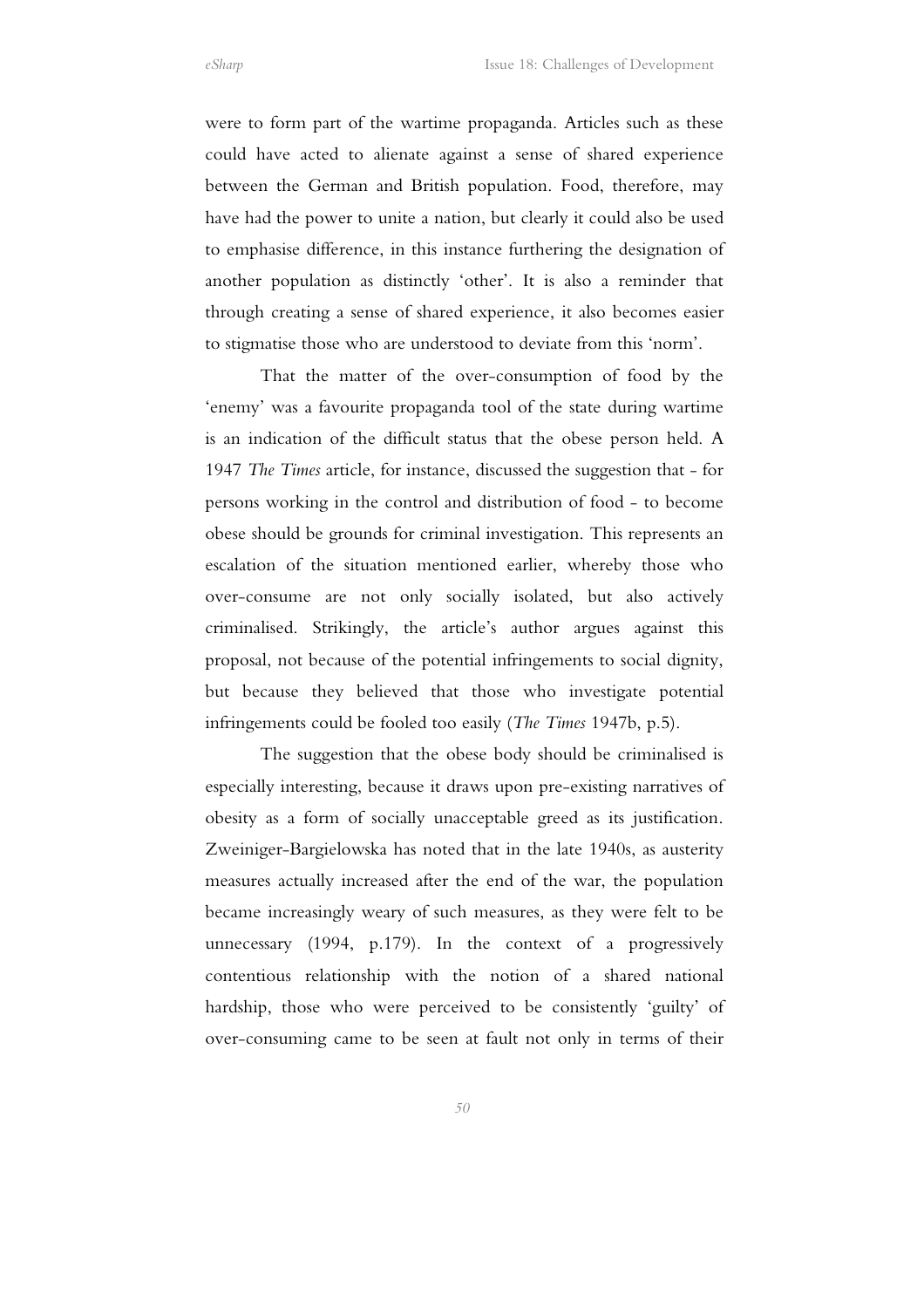personal morality, but also by 'betraying' the national cause of austerity measures. In accounting for this perspective, it is perhaps easier to understand how the obese, as a symbol of affluence, could become a target of frustrations over increasingly draconian food restrictions.

## Responses to the End of Rationing

Naturally, as the government began to scale back post-war austerity measures, the cultural focus on food began to shift. During the early 1950s, one can trace a tension between the decline of older concerns (regarding low body weight and insufficient national nutrition) and the development of a new discourse over body weight and slimming. In 1951, the BBC caused a minor controversy by showing a programme that followed several dieters as they sought to lose weight. Complaints about this focused on the thousands of ensuing applications by viewers for diet sheets so that they could follow the same diet. The fear behind the outcry was that programmes such as this would encourage individuals to diet without the necessary medical guidance, many (including the editor of *The Times*) were especially concerned over the effect this may have on young women:

The high rate of tuberculosis among young women, it is thought, may be associated with the self-imposition of a slimming diet, and in the present precarious state of the nation's food supply it would seem the height of folly to suggest limitation of food on a wide scale. (*The Times* 1951, p.7)

This is illustrative of a seeming contradiction that existed at this time. While rationing was still in full effect with tea, sugar, sweets, meat, butter and bacon still being restricted, one might expect attitudes towards weight loss to be similar to those held during the war itself (whereby loss of weight was taken to indicate ill health), and this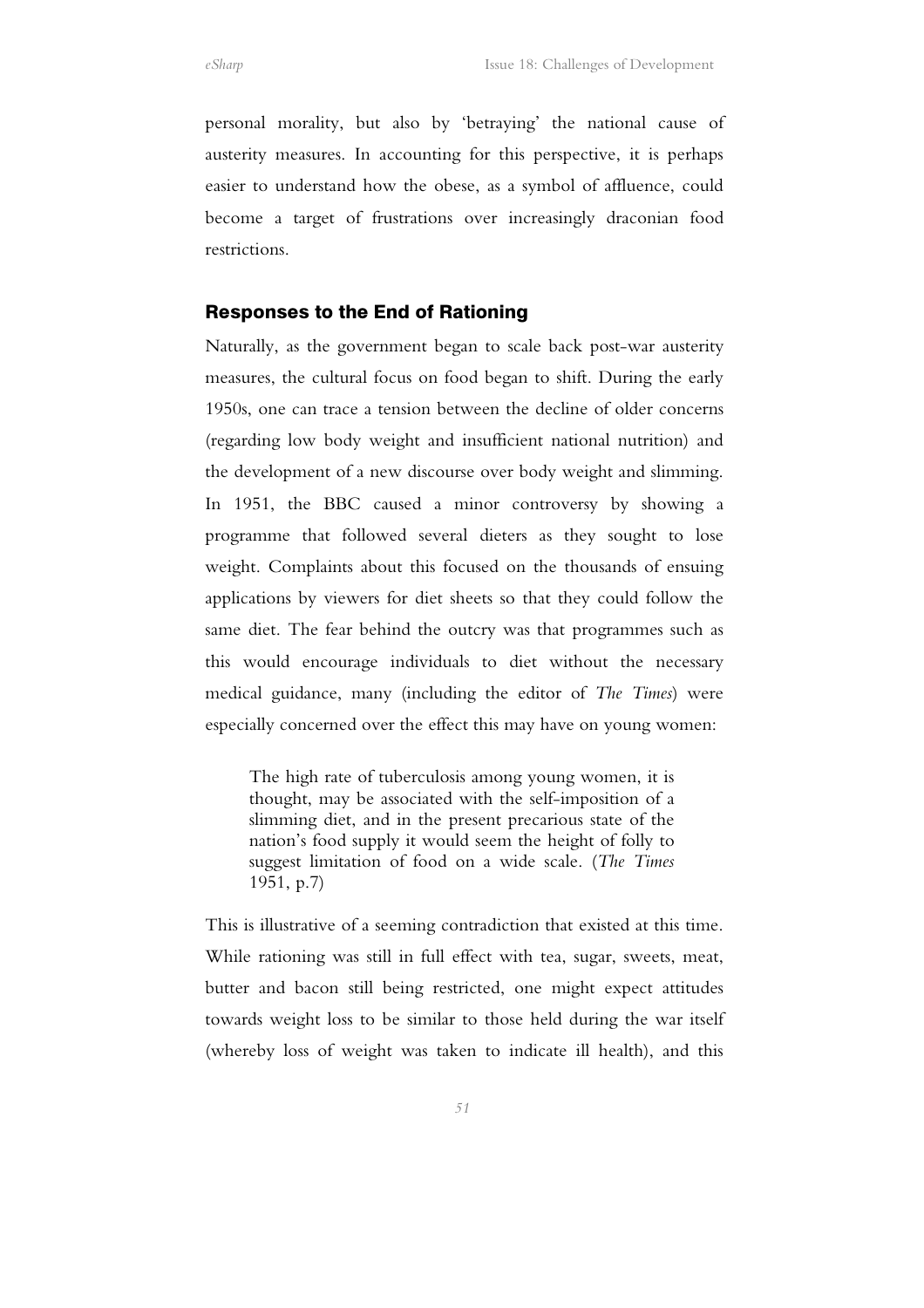attitude is indeed reflected in such responses. However, given the decision by the BBC to commission, produce, and air this programme, as well as the high number of requests for diet sheets from audience members, one may assume that this attitude was not necessarily reflected by wider society. The popularity of the programme indicates a clear identification of sections of the general public with the aims and objectives of dieting, which was, ostensibly, the loss of weight to achieve an idealised body shape. With regards to adult weight loss, however, it seems that despite rationing and difficulties in securing supplies of certain foods, the allure of a slender body, and a dislike of being overweight, proved attractive to many people. There is a tension, therefore, between those who did not believe that affluence (and the ensuing availability of food) had extended to a point where food restriction was advisable, and the general population for whom there was an existing dislike of certain body shapes.

 Initially, the end of rationing was greeted with considerable enthusiasm; a Pathé News report made especially to mark the end of sugar rationing in April 1949 captures this mood:

As zero hour approaches, the dawn patrol gathers outside the confectioners, early birds get a special reward, moneyboxes are rifled and even father joins the queue. The longest memories find it hard to recall such days of plenty. Begat that, that stuff makes even grownups do childish things. The good news that draweth old men from the chimney corner and children from play puts the fun back into being young. Tots' mouths have watered a whole lifetime for that great day, for years they have been cheated by the hard fact of world economy, from the unrestricted orgies once accepted as the birth right of every child.

But now hundreds and thousands are back by the billion, sherbet and rock, gobstoppers and aniseed balls, lollipops and chocolate bars.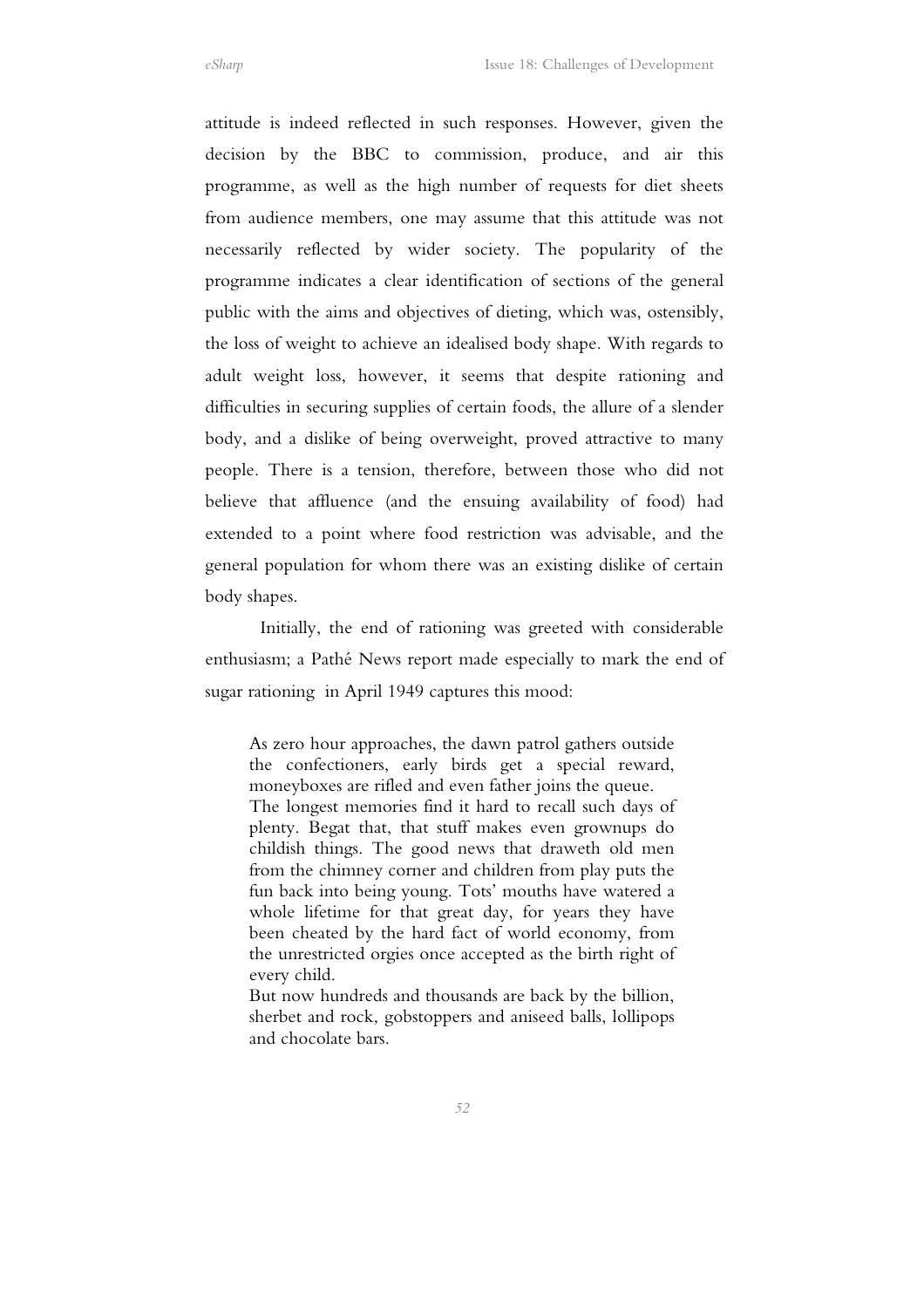And now for the tummy-ache of a lifetime! (Pathé, 1949)

Notably, sugar rationing was reintroduced in August 1949, due to unexpectedly high demand, and only ended in 1953. The air of excitement that accompanied the initial lifting of some types of rationing was short-lived, however, as the end of all governmental control over food in 1955 also marks a more decisive break in the reconceptualisation of national concerns over diet and nutritional discourses. This is exemplified by a steady stream of articles written after 1955 that encouraged their readership to reconsider learnt approaches to nutrition. One example states:

Though some medical officers seemed to think that the ideal baby was the one with the biggest girth, the fact remained that if one overfed animals they matured earlier and died earlier. There was reason to believe that the same was true of humans. (*The Times* 1954, p.5)

By focusing on the potential consequences of 'over-nutrition' and critiquing the belief that a higher weight indicated greater health, the author here is directly questioning many of the previously held notions and assumptions regarding weight and nutrition, in particular those expounded by the government during the war. This article also draws comparisons between the problem of overeating and malnutrition. This is done partly through the choice of language, as the article also uses the term 'over-nutrition,' encouraging comparisons with the more familiar problem of malnutrition which had a longer history as a recognised medical condition. It seems that there was a media-led intention to develop the legitimacy of overeating (or overfeeding) as a medical problem by associating it with established nutritional issues. While weight loss in adults was overwhelmingly represented as beneficial, this discourse did begin to seep into understandings of childhood weights. However, weight loss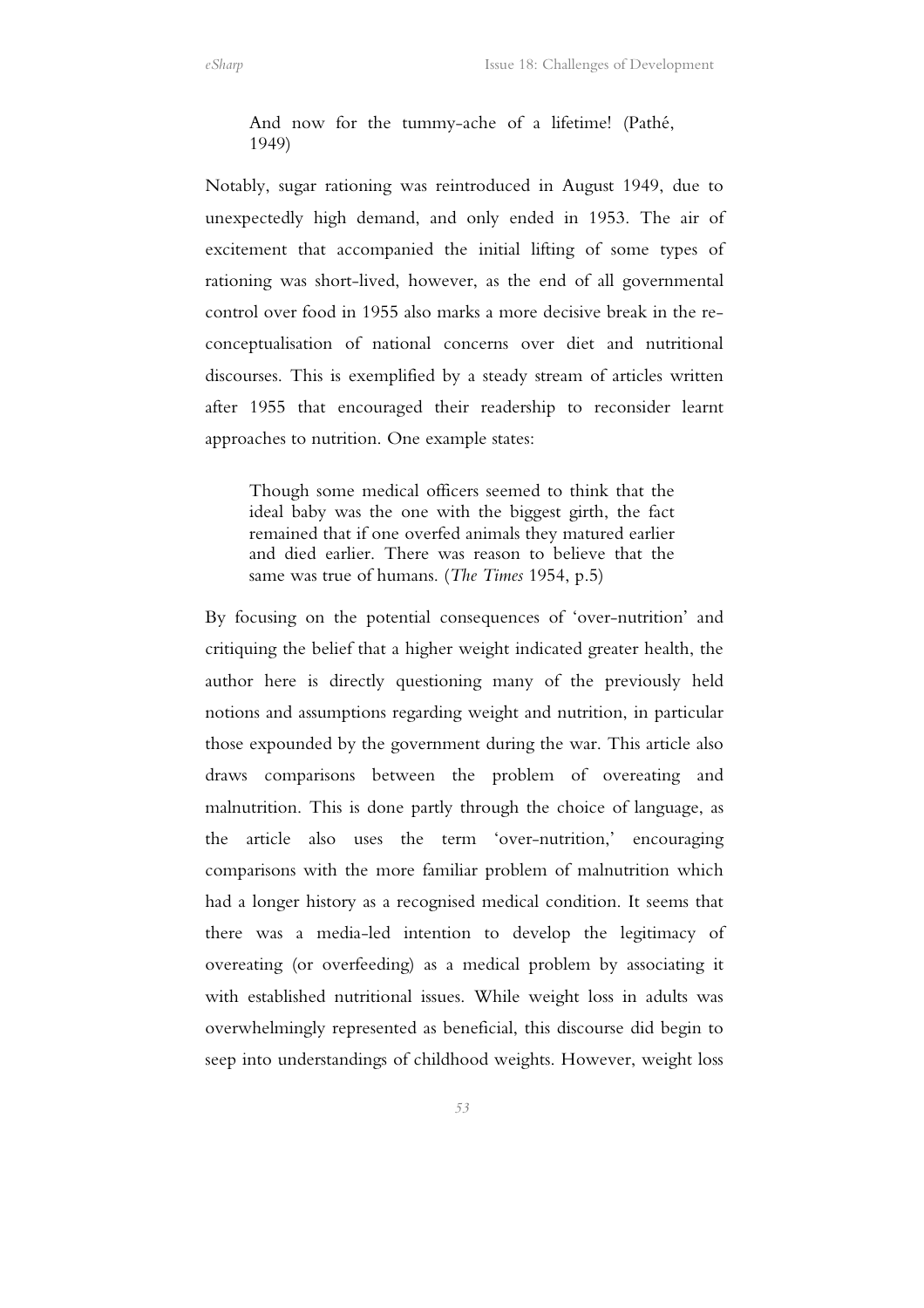in children continued to be discussed – and with good reason – with greater qualifications.

 It is within the context of a wariness of the over-availability of food – especially as the nation was celebrating the 'first years of freedom since the war' (*The Times* 1957a, p.ii) – that one begins to see British society fully embracing a dieting culture. Following the theme of 'over-nutrition', much of the advice from the medical profession and mass media was based on emphasising the need for a new approach towards food and eating patterns. Learning to choose and eat in moderation was often central to such advice, with reference often being made to controlling oneself, given the variety of cheap carbohydrates and high sugar foods available in post-rationing Britain (*The Times* 1957a, p.ii). The different approach advocated within such articles relied on the readers themselves learning a wholly new approach to food whereby the individual is limited not through state control or what they can afford, but through developing an inner self-control.

## Fat and Social Consequence

It is notable that while being overweight is clearly understood and presented as an undesirable state, the overweight person is not viewed as part of a wider national problem – instead the consequences of overweight are discussed largely in personal terms. A *The Times* article from 1957 suggested that few people 'appreciate' being described as 'fat':

Especially this is so at the present time of year when, as one correspondent points out with feeling, "after the murk of winter women look at themselves in the mirror and shudder at the thought of appearing without a winter coat in the searching light of spring." (*The Times* 1957b, p.13)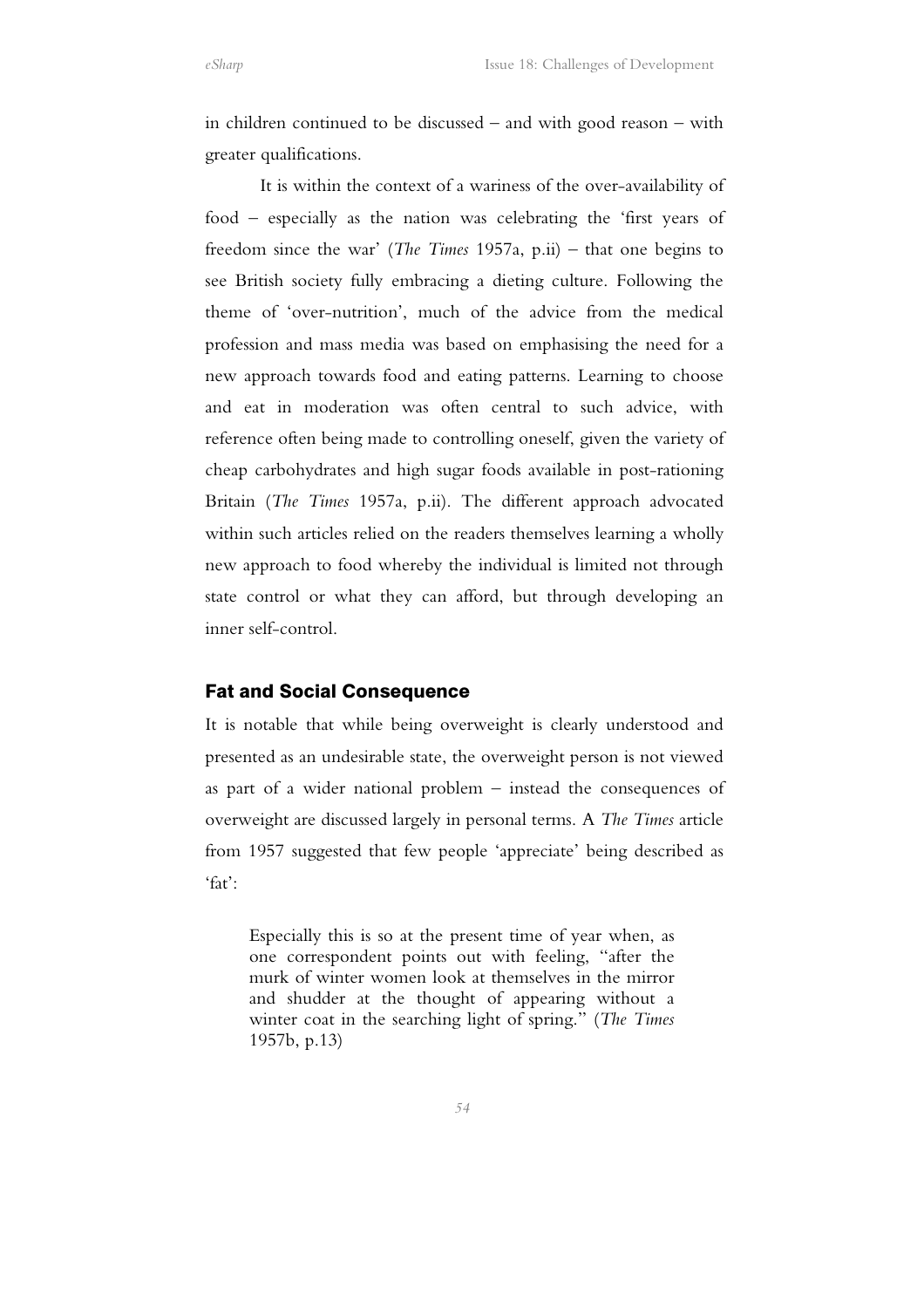The desire to lose weight, as constructed here, was centred on social concerns of conforming to current fashions, both in terms of clothing and body shape. Within these recommendations for weight loss, it is also notable that weight (rather than more holistic beliefs in health) are placed as the central goal for dieting, which leads to recommendations that the dieter avoid drinking liquids (aside from at meal times) and eating fruit because of its high sugar (fructose) content. This implies an understanding of a type of dieting whose central purpose was aesthetically based rather than that more elusive goal of 'health' that appears in later treatises on dieting. Aside from the aesthetic judgements which were particularly levelled at females, the overweight person was also consistently represented as socially isolated. In a 1959 report, the Chief Medical Officer for the Board of Education stated that the 'fat child':

is at a grave disadvantage […] [F]requently he begins to fail in school work, to dislike games and to retire into his shell, unhappy and ashamed. (*The Times* 1959, p.xiii)

The consequences of being overweight were therefore understood not in terms of public costs, but in terms of personal costs; of finding oneself unable to follow certain fashions or suffering from social exclusion.

 While it is not possible here to fully discuss the gender dynamics of weight loss between 1940 and 1970, it is important to note that much of the media content from the period assumes an explicit association between weight-loss (or slimming) and the maintenance of feminine beauty, at least until the late 1970s when second wave feminism became increasingly influential in wider media culture. This is illustrated in *A Cruel Kindness*, a 1967 public information film produced by the British Medical Association and the British Life Assurance Trust for Health Education, which was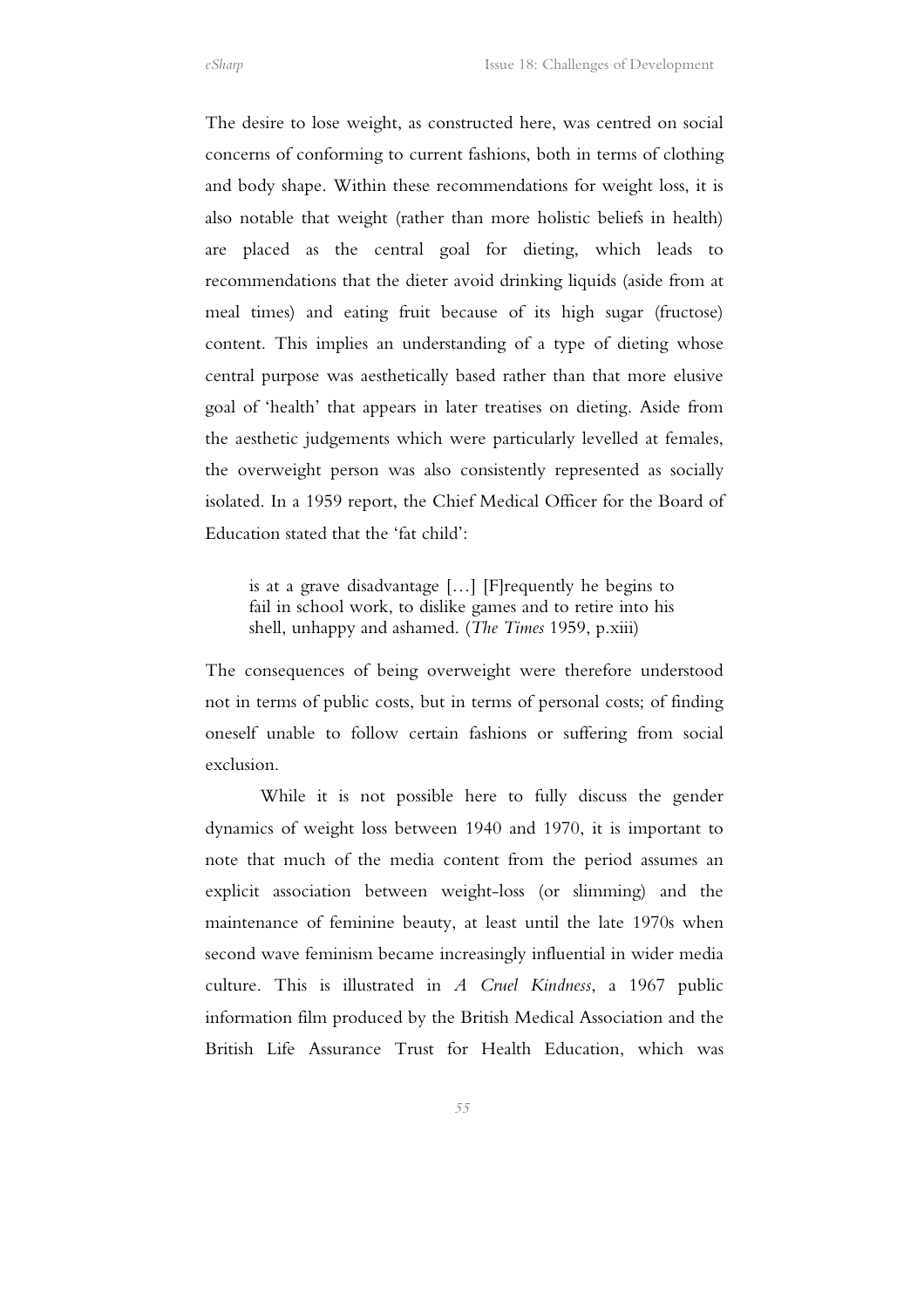designed to provide information about nutrition and diet balance. However, the film takes a somewhat condescending tone, particularly in reference to the character of 'Mrs Brown', a working class housewife of an overweight family, and – as the film describes her – 'a fat, breathless woman'. Mrs Brown is accused of 'making matters worse by stuffing her family with a stodgy meal' and failing to listen to her doctor's advice.

However, the film largely – and typically – frames the negative aspects of overweight by referring to the personal misery of social disadvantage rather than health risk. In the case of its description of the female experience of overweight, the film describes this in terms of physical undesirability. This is notable in the depiction of 'poor, lonely' Valerie, an overweight girl from a 'broken home' who 'eats chocolate to console herself' since her father left home. Valerie is shown being too embarrassed to swim with her friends, eyeing the latest fashions mournfully because she cannot fit into them and being left at the side during a school dance – all consequences of her weight.

#### Medical Re-evaluations of Obesity

The mid-1960s mark a decisive shift in the history of food, obesity and body weight in the post-war period. In 1959, the Metropolitan Life Insurance Company released a series of seminal articles (collectively known as the 'Build and Blood Pressure Study') that discussed the relationship between 'excessive' weight and mortality rates (Simopoulos, 1985 p.33). The focus of these articles was the statistical relationship between obesity and cardio-vascular diseases. This was a landmark publication, not only in terms of how the medical profession viewed obesity – given the attention that it received in British newspapers – but also for wider social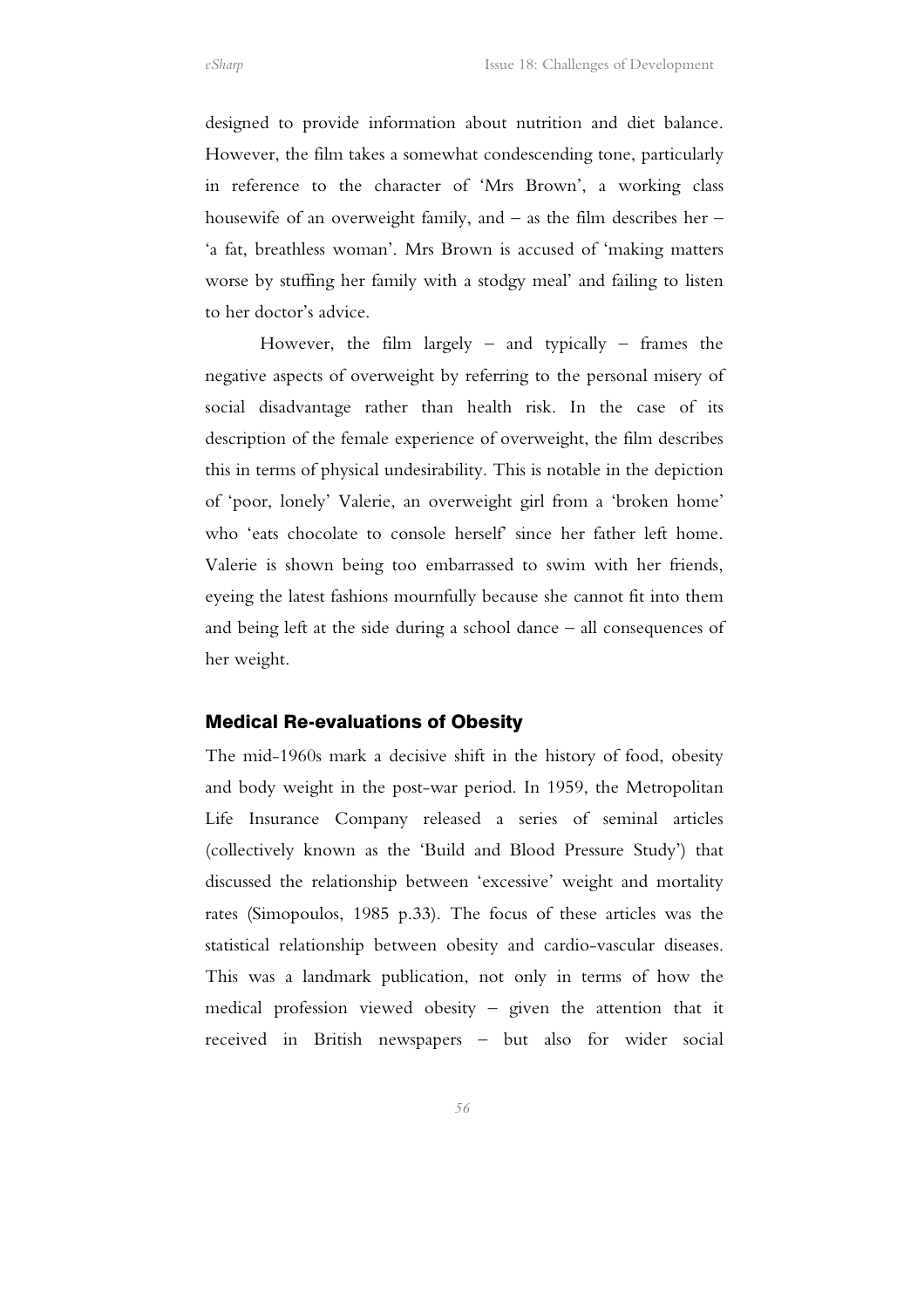understandings of health and wellbeing. One observer in the late 1960s likened the attention that these articles shone on heart disease and obesity to a mass cultural 'hysteria' (Cahnmen 1968, p.285). Certainly, from 1959 onwards, one can trace the development of a more concerted interest in the previously little-discussed medical condition of obesity.

 Before the Build and Blood Pressure Study, being overweight was considered to be a personal problem that resulted in the individual being socially disadvantaged. In the wake of the study, there was a new cultural dimension to obesity as the cost of heart disease was more relatable to social and economic consequences. Obesity could now be – and was – discussed in terms of the costs to the NHS in treating heart disease, the costs of young, working age men dying to the economy, as well as in terms of the social costs of the loss of life (*The Times* 1967, p.9). Seemingly, the ability to relate obesity to more discrete, tangible problems like heart disease focused a disparate interest in maintaining certain body shapes into a national health concern over obesity and its ensuing consequences; thus obesity could now be viewed as a matter of public as well as personal importance. There was then a perceived requirement that the state dealt with the consequences of obesity, stemming from an understanding that obesity (as a consequence of new-found affluence) represented a direct threat to the future development of the nation.

 As is often the case with public health crises, the young, as the future of the nation, become a focal point through which problems are discussed and the medium through which preventative measures are taken. For instance, the introduction of free school meals in 1906 has often been cited as a response to fears over national health and efficiency in the wake of the Boer War (Searle 1971, p.285). The way that concerns over childhood health interacted with developments in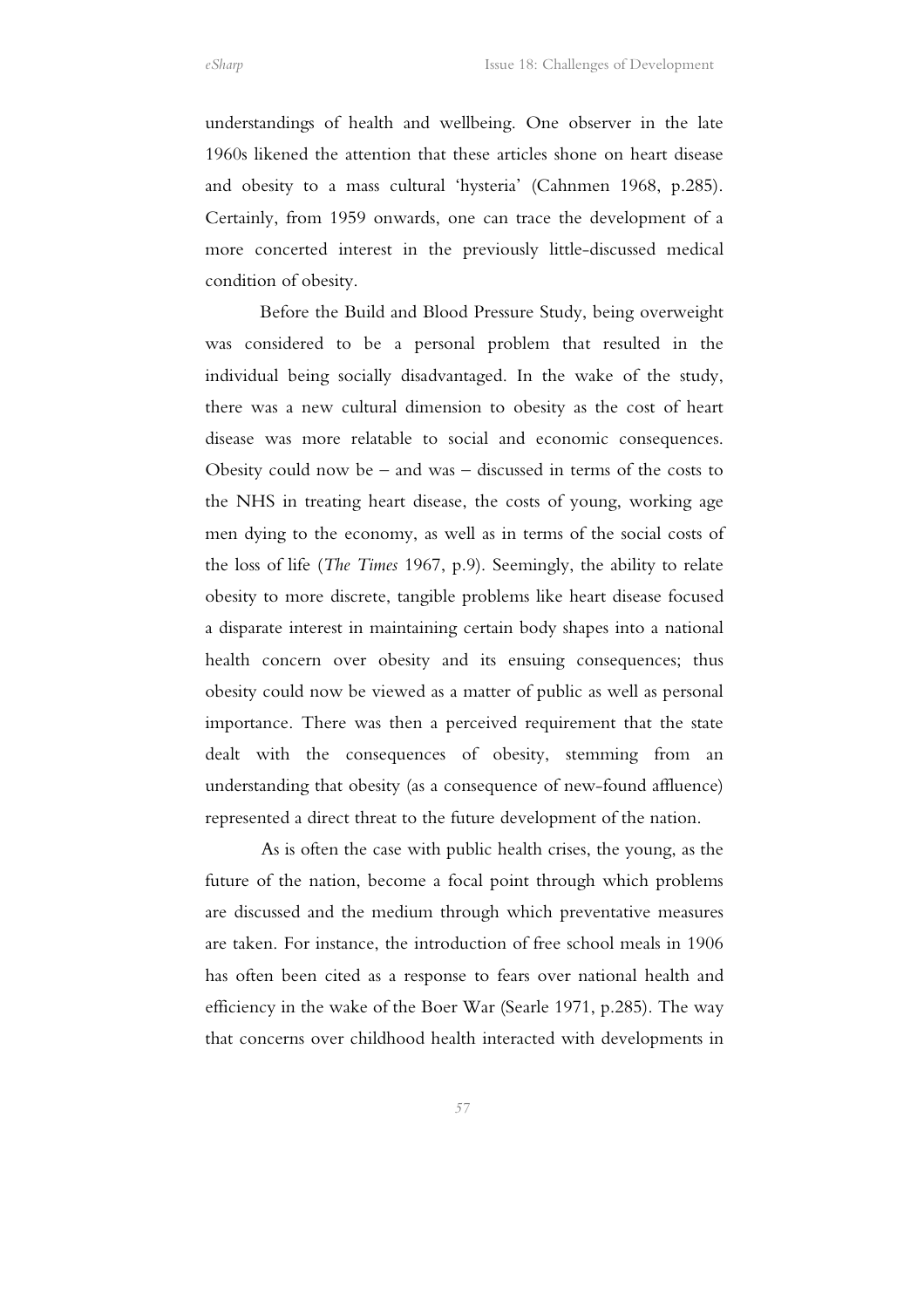attitudes towards food and obesity can be illustrated through the development of attitudes towards fat in the diet. As noted above, at the beginning of this period, public health professionals had a positive attitude towards fat as an effective form of energy. By the late 1950s, while such a viewpoint was less commonly expressed, it was common for health professionals to exhibit a relatively ambivalent attitude towards fat within the diet, while carbohydrates were often described as a greater potential threat to the maintenance of a slender figure. For instance, Professor J. Yudkin, a leading commentator on matters of health, nutrition, and later obesity, stated in 1961 that the 'best cure for obesity was to eat much less carbohydrate and not worry so much about fat intake' (*The Times* 1961, p.17).

 Throughout the 1960s however, this viewpoint seems to have become increasingly marginalised as fat began to take centre stage as the nutritional culprit of obesity. By 1972, the end of the period in question here, this had escalated to such an extent that the feeding of milk to children was beginning to become controversial. In a medical exhibition held in Glasgow, Dr. Barry Lewis suggested that:

Obesity increased the risk of dying from heart disease. The very high saturated (blood cholesterol-raising) fat content of milk produced by modern farming techniques might well harm the coronary arteries. (*The Times* 1972, p.3)

This marks how much attitudes towards health, obesity, food, nutrition and fat had changed since the end of the war when a shortage in milk was capable of producing national outcry. By the beginning of the 1970s, however, the status of fat has changed to such an extent that its consumption by the nation's youth, even in foods such as milk, was suspect. Heart disease – and through it, obesity –

*58*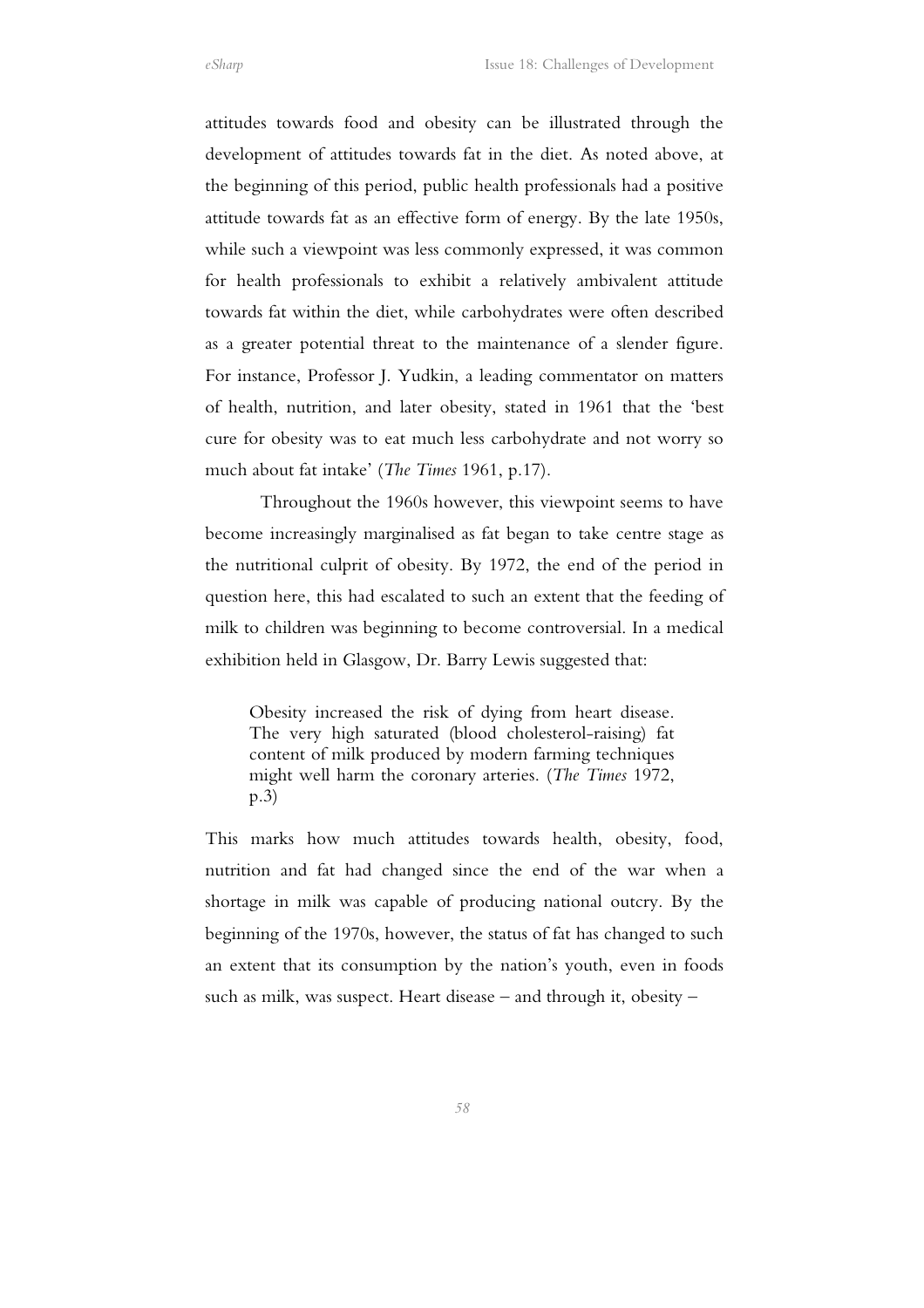had clearly pre-occupied the nation to such an extent that milk (a cornerstone of equality and nutritional policies during the war) was now viewed as potentially destructive to the health of the nation.

#### Conclusion

It would be impossible to consider the challenges that faced Britain as it began to understand the nutritional consequences of affluence without paying considerable attention to the improved scientific and medical understandings of obesity. Once constraints of consumption were removed in the mid 1950s, the population was thrown from a situation where every purchase had to be accounted for, to a situation where personal choice was not only restored but the development of an affluent society also meant that the population had much greater purchasing power than ever before. As such, the variety and quantity of food consumed in Britain increased. Now that the population no longer had to struggle to feed itself, a reorientation of British society's approach to food, health and nutrition was required – the received wisdoms of previous generations became defunct within a matter of fifteen years, as new scientific and medical knowledge's changed how national (and international) institutions viewed the obese body. In this aspect, the challenges that now face nations fearing development in their own obesity crisis as they become affluent themselves is different because they can both forecast and prepare for rising obesity rates. Similarities may be drawn, however, between the socio-political stigmatisation of the obese person. The attitude exhibited towards the obese, and those who were perceived to be over-consuming during rationing, highlights that at the beginning of the period individuals were being characterised and judged based on body weight. As such,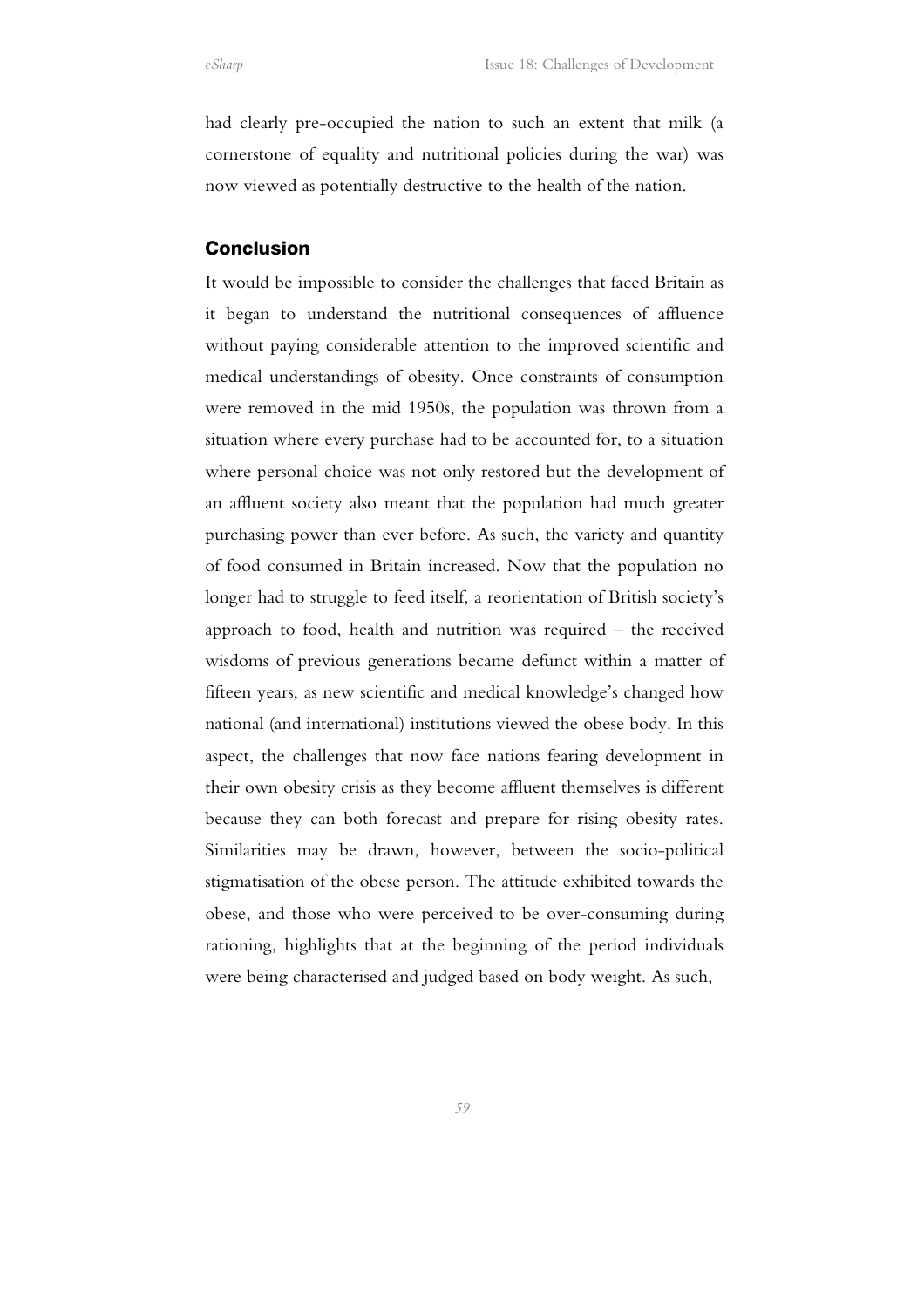while increasing affluence between 1940 and 1970 increased the occurrence and visibility of obese bodies, the negative stereotypes of greed, laziness and fecklessness, with which the obese person could be socially ostracised, have remained constant.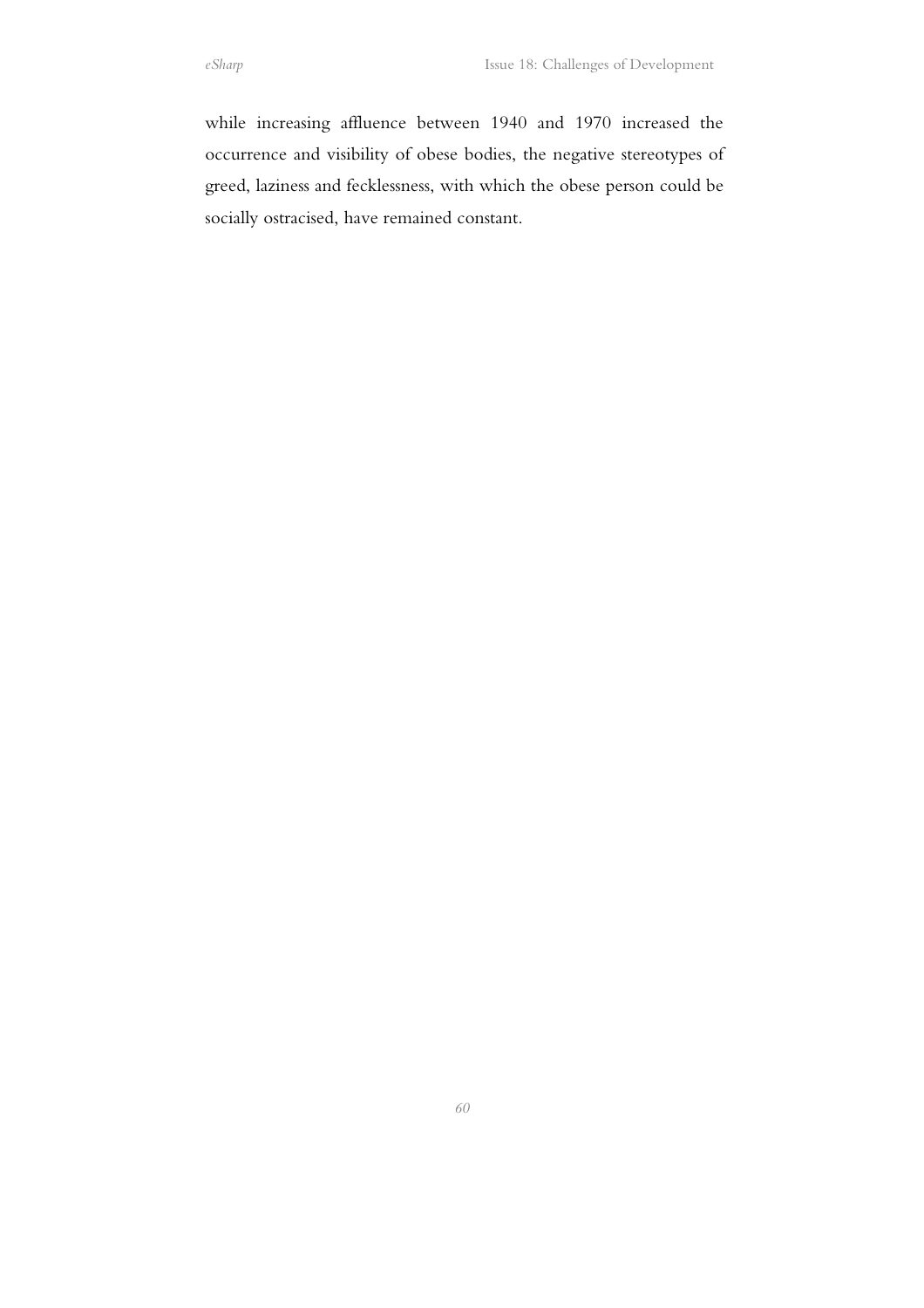## Bibliography

- Black, Lawrence & Pemberton, Hugh. 2004. *An Affluent Society? Britain's Post War 'Golden Age' Revisited*. Aldershot: Ashgate.
- Boyd Orr, John. 1936. *A Survey of Adequacy of Diet, Food, Health and Income in Relation to Income*. London: MacMillan.
- Cahnmen, Werner. 1968. The Stigma of Obesity. *Sociological Quarterly,* 9(3). 283-299.
- James, W.P.T. (ed.) 1976. *Research on Obesity: A Report of the DHSS/MRC Group*. Her Majestey's Stationary Office.
- Searle, G.R. 1971. *The Quest for National Efficiency: A Study in British Politics and Political Thought 1899-1914*. Oxford: Blackwell.
- Simopoulos, Artemis. 1985. The Health Implications of Overweight and Obesity. *Nutrition Reviews*, 43(2). 33-40.
- Webster, Charles. 1985. Health, Welfare and Unemployment during the Depression. *Past & Present*, 109 (November). 204-230.
- Zweiniger-Bargielowska, Ina. 1994. Rationing, Austerity and the Conservative Party Recovery after 1945. *The Historical Journal*, 37(1) (March). 173-197.
- Zweiniger-Bargielowska, Ina. 2000. *Austerity in Britain: Rationing, Controls, and Consumption, 1939-1955*. Oxford: Oxford University Press.

## Sources

- [anon]. 1945a. "I haven't seen a hungry German" plenty of eggs, milk and meat. *Scottish Sunday Express*. Sunday 1<sup>st</sup> April.
- [anon]. 1945b. Champagne Orgy at Nazi H.Q. *Scottish Sunday Express*. Sunday 8th April.
- [anon]. 1947a. The Nation's Diet: Parliament. *The Times*. Friday 23rd May. Issue 50768. p.8.
- [anon.]. 1947b. Nefarious Fat. *The Times.* Saturday 12th April. Issue 50733. p.5.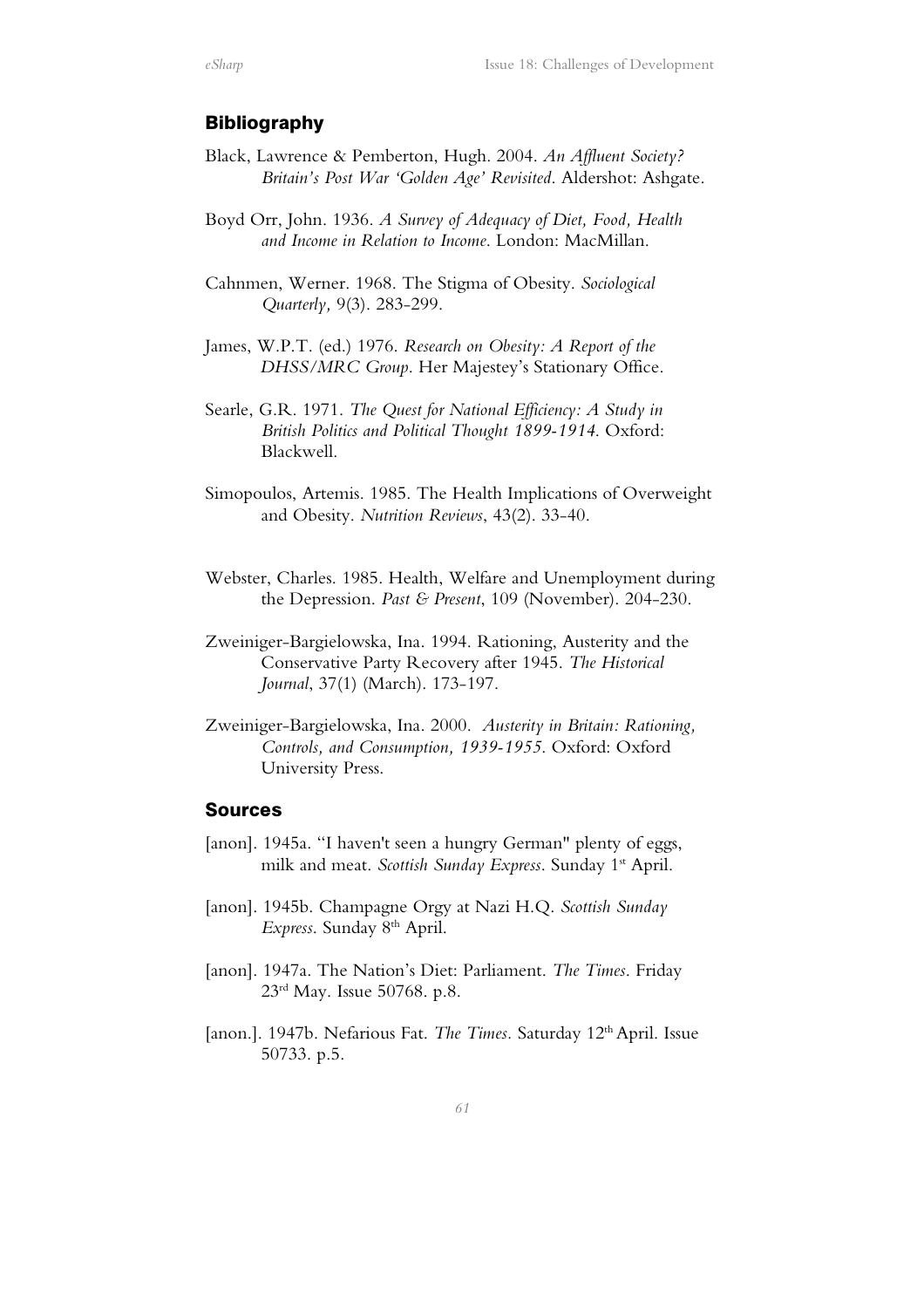- [anon]. 1951. Treatment by Television. *The Times*. Saturday 24<sup>th</sup> March. Issue 51957. p.7.
- [anon: 'From Our Correspondent']. 1954. Danger of Being Too Well Fed: Need to Educate Public in Diet. *The Times*. Wednesday 14<sup>th</sup> July. Issue 52983. p.5
- [anon]. 1957a. Free From Restrictions: Changes in Costs and Character of British Diet. *The Times*. Monday 21<sup>st</sup> January. Issue. 53744. p.ii.
- [anon]. 1957b. No Second Helpings. *The Times*. Monday 11<sup>th</sup> March. Issue 53786. p.13.
- [anon]. 1959. A Modern Curiosity. The Times. Monday 9th March. Issue 54404. p.xiii.
- [anon]. 1961. Many Causes of Thrombosis. *The Times*. Thursday 7<sup>th</sup> September. Issue 55180. p.17.
- [anon]. 1967. SOS to Every British Housewife. *The Times*. Wednesday 3rd May. Issue 56931. p.9.
- [anon] 1972. Children Face Heart Risk. *The Times*. Tuesday 18<sup>th</sup> April. Issue 58455. p.3.
- *A Cruel Kindness*. 1967. [Film] British Medical Association/British Life Assurance Trust for Health Education. [Wellcome Collection]. http://www.wellcomecollection.org/whatson/eve nts/quacks-and-cures-2/public-information-films.aspx (Febrary 3rd 2011).
- *Food Consumption Levels in the United Kingdom*. August: 1949. Parliamentary Command Paper No. 7842.
- *Summary Report by the Ministry of Health for the Period from 1st of*  April 1941. 31<sup>st</sup> March: 1942. Parliamentary Command Paper No. 6394.
- *Sweets Freed at Last. Yum Yum!* 1949.[Film] British Pathé News. [British Pathé Digital Archive]. http://www.britishpathe .com/video/yum-yum/ (14<sup>th</sup> February 2012).